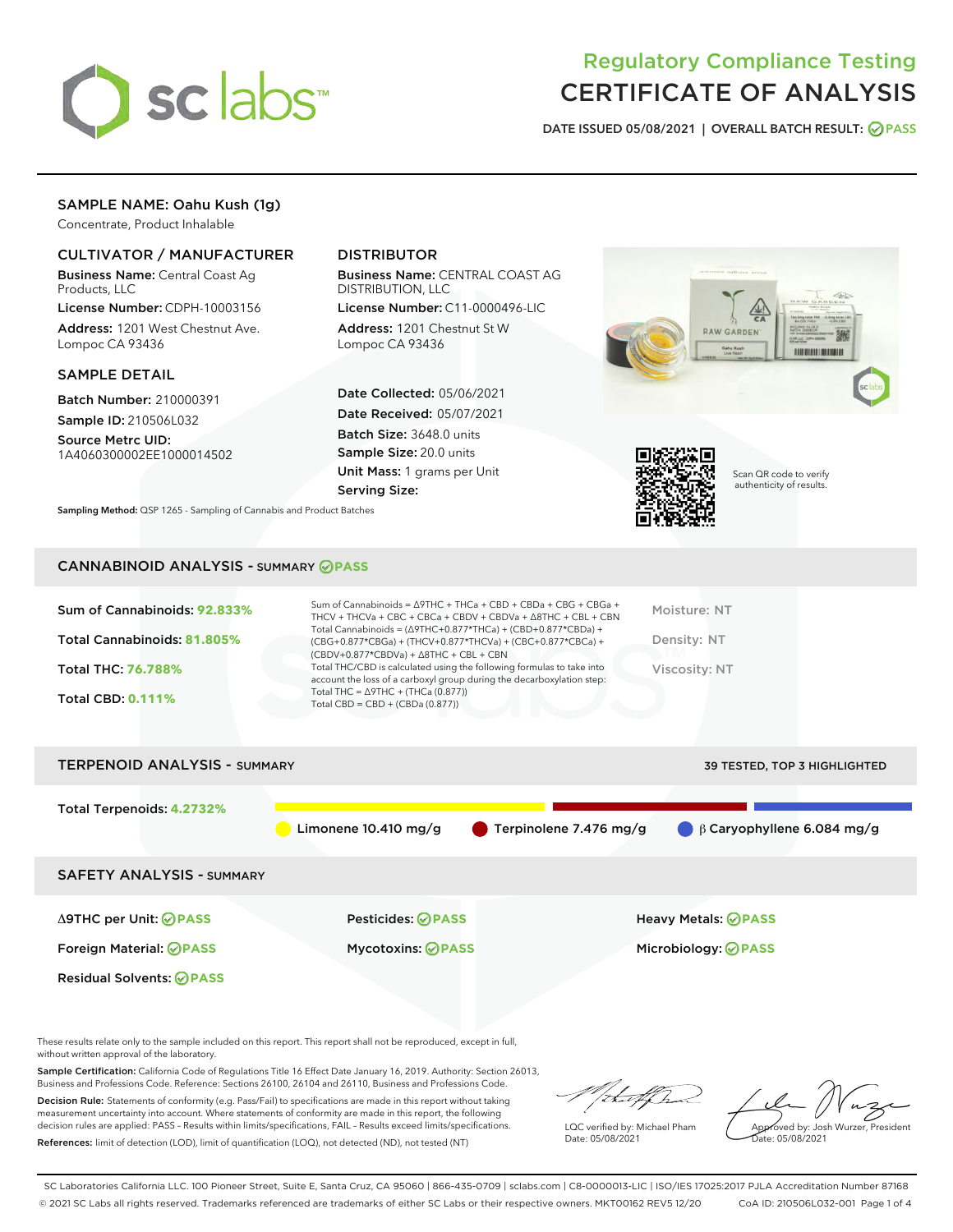



OAHU KUSH (1G) | DATE ISSUED 05/08/2021 | OVERALL BATCH RESULT: @ PASS

#### CANNABINOID TEST RESULTS - 05/07/2021 2 PASS

Tested by high-performance liquid chromatography with diode-array detection (HPLC-DAD). **Method:** QSP 1157 - Analysis of Cannabinoids by HPLC-DAD

#### TOTAL CANNABINOIDS: **81.805%**

Total Cannabinoids (Total THC) + (Total CBD) + (Total CBG) + (Total THCV) + (Total CBC) + (Total CBDV) + ∆8THC + CBL + CBN

TOTAL THC: **76.788%** Total THC (∆9THC+0.877\*THCa)

TOTAL CBD: **0.111%**

Total CBD (CBD+0.877\*CBDa)

TOTAL CBG: 2.35% Total CBG (CBG+0.877\*CBGa)

TOTAL THCV: 1.516% Total THCV (THCV+0.877\*THCVa)

TOTAL CBC: 1.04% Total CBC (CBC+0.877\*CBCa)

TOTAL CBDV: ND Total CBDV (CBDV+0.877\*CBDVa)

| <b>COMPOUND</b>  | LOD/LOQ<br>(mg/g)          | <b>MEASUREMENT</b><br><b>UNCERTAINTY</b><br>(mg/g) | <b>RESULT</b><br>(mg/g) | <b>RESULT</b><br>(%) |
|------------------|----------------------------|----------------------------------------------------|-------------------------|----------------------|
| <b>THCa</b>      | 0.05/0.14                  | ±21.708                                            | 844.68                  | 84.468               |
| <b>A9THC</b>     | 0.06 / 0.26                | ±0.932                                             | 27.10                   | 2.710                |
| <b>CBGa</b>      | 0.1 / 0.2                  | ±1.16                                              | 22.3                    | 2.23                 |
| <b>THCVa</b>     | 0.07 / 0.20                | ±0.825                                             | 17.29                   | 1.729                |
| <b>CBCa</b>      | 0.07/0.28                  | ±0.546                                             | 11.17                   | 1.117                |
| <b>CBG</b>       | 0.06/0.19                  | ±0.155                                             | 3.93                    | 0.393                |
| <b>CBDa</b>      | 0.02/0.19                  | ±0.037                                             | 1.26                    | 0.126                |
| <b>CBC</b>       | 0.2 / 0.5                  | ±0.02                                              | 0.6                     | 0.06                 |
| $\triangle$ 8THC | 0.1/0.4                    | N/A                                                | <b>ND</b>               | <b>ND</b>            |
| <b>THCV</b>      | 0.1/0.2                    | N/A                                                | <b>ND</b>               | <b>ND</b>            |
| <b>CBD</b>       | 0.07/0.29                  | N/A                                                | <b>ND</b>               | <b>ND</b>            |
| <b>CBDV</b>      | 0.04 / 0.15                | N/A                                                | <b>ND</b>               | <b>ND</b>            |
| <b>CBDVa</b>     | 0.03/0.53                  | N/A                                                | <b>ND</b>               | <b>ND</b>            |
| <b>CBL</b>       | 0.06 / 0.24                | N/A                                                | <b>ND</b>               | <b>ND</b>            |
| <b>CBN</b>       | 0.1/0.3                    | N/A                                                | <b>ND</b>               | <b>ND</b>            |
|                  | <b>SUM OF CANNABINOIDS</b> |                                                    | 928.33 mg/g             | 92.833%              |

#### **UNIT MASS: 1 grams per Unit**

| ∆9THC per Unit                        | 1120 per-package limit     | 27.10 mg/unit<br><b>PASS</b> |
|---------------------------------------|----------------------------|------------------------------|
| <b>Total THC per Unit</b>             |                            | 767.88 mg/unit               |
| <b>CBD per Unit</b>                   |                            | <b>ND</b>                    |
| <b>Total CBD per Unit</b>             |                            | $1.11$ mg/unit               |
| Sum of Cannabinoids<br>per Unit       |                            | 928.33 mg/unit               |
| <b>Total Cannabinoids</b><br>per Unit |                            | 818.05 mg/unit               |
| <b>MOISTURE TEST RESULT</b>           | <b>DENSITY TEST RESULT</b> | <b>VISCOSITY TEST RESULT</b> |

Not Tested

Not Tested

Not Tested

#### TERPENOID TEST RESULTS - 05/08/2021

Terpene analysis utilizing gas chromatography-flame ionization detection (GC-FID). **Method:** QSP 1192 - Analysis of Terpenoids by GC-FID

| <b>COMPOUND</b>         | LOD/LOQ<br>(mg/g) | <b>MEASUREMENT</b><br><b>UNCERTAINTY</b><br>(mg/g) | <b>RESULT</b><br>(mg/g)                         | <b>RESULT</b><br>(%) |
|-------------------------|-------------------|----------------------------------------------------|-------------------------------------------------|----------------------|
| Limonene                | 0.005 / 0.016     | ±0.1489                                            | 10.410                                          | 1.0410               |
| Terpinolene             | 0.008 / 0.026     | ±0.1533                                            | 7.476                                           | 0.7476               |
| $\beta$ Caryophyllene   | 0.004 / 0.012     | ±0.2166                                            | 6.084                                           | 0.6084               |
| <b>Myrcene</b>          | 0.008 / 0.025     | ±0.0424                                            | 3.289                                           | 0.3289               |
| Ocimene                 | 0.011 / 0.038     | ±0.0934                                            | 2.910                                           | 0.2910               |
| $\alpha$ Humulene       | 0.009/0.029       | ±0.0578                                            | 1.801                                           | 0.1801               |
| $\beta$ Pinene          | 0.004 / 0.014     | ±0.0171                                            | 1.489                                           | 0.1489               |
| Linalool                | 0.009 / 0.032     | ±0.0523                                            | 1.377                                           | 0.1377               |
| $\alpha$ Pinene         | 0.005 / 0.017     | ±0.0093                                            | 1.087                                           | 0.1087               |
| Terpineol               | 0.016 / 0.055     | ±0.0652                                            | 1.062                                           | 0.1062               |
| Fenchol                 | 0.010 / 0.034     | ±0.0359                                            | 0.928                                           | 0.0928               |
| $\alpha$ Bisabolol      | 0.008 / 0.026     | ±0.0481                                            | 0.901                                           | 0.0901               |
| Valencene               | 0.009 / 0.030     | ±0.0554                                            | 0.804                                           | 0.0804               |
| Guaiol                  | 0.009 / 0.030     | ±0.0331                                            | 0.701                                           | 0.0701               |
| Nerolidol               | 0.009 / 0.028     | ±0.0313                                            | 0.498                                           | 0.0498               |
| trans-ß-Farnesene       | 0.008 / 0.025     | ±0.0147                                            | 0.414                                           | 0.0414               |
| <b>Borneol</b>          | 0.005 / 0.016     | ±0.0081                                            | 0.193                                           | 0.0193               |
| $\alpha$ Phellandrene   | 0.006 / 0.020     | ±0.0026                                            | 0.192                                           | 0.0192               |
| $\alpha$ Terpinene      | 0.005 / 0.017     | ±0.0026                                            | 0.172                                           | 0.0172               |
| $\gamma$ Terpinene      | 0.006 / 0.018     | ±0.0027                                            | 0.154                                           | 0.0154               |
| Camphene                | 0.005 / 0.015     | ±0.0017                                            | 0.149                                           | 0.0149               |
| Caryophyllene<br>Oxide  | 0.010 / 0.033     | ±0.0068                                            | 0.148                                           | 0.0148               |
| 3 Carene                | 0.005 / 0.018     | ±0.0020                                            | 0.144                                           | 0.0144               |
| Sabinene                | 0.004 / 0.014     | ±0.0009                                            | 0.071                                           | 0.0071               |
| Sabinene Hydrate        | 0.006 / 0.022     | ±0.0025                                            | 0.065                                           | 0.0065               |
| Fenchone                | 0.009 / 0.028     | ±0.0018                                            | 0.063                                           | 0.0063               |
| Eucalyptol              | 0.006 / 0.018     | ±0.0015                                            | 0.058                                           | 0.0058               |
| <b>Geranyl Acetate</b>  | 0.004 / 0.014     | ±0.0012                                            | 0.029                                           | 0.0029               |
| Citronellol             | 0.003 / 0.010     | ±0.0012                                            | 0.025                                           | 0.0025               |
| Geraniol                | 0.002 / 0.007     | ±0.0010                                            | 0.023                                           | 0.0023               |
| Nerol                   | 0.003 / 0.011     | ±0.0007                                            | 0.015                                           | 0.0015               |
| p-Cymene                | 0.005 / 0.016     | N/A                                                | <loq< th=""><th><loq< th=""></loq<></th></loq<> | <loq< th=""></loq<>  |
| (-)-Isopulegol          | 0.005 / 0.016     | N/A                                                | ND                                              | ND                   |
| Camphor                 | 0.006 / 0.019     | N/A                                                | ND                                              | <b>ND</b>            |
| Isoborneol              | 0.004 / 0.012     | N/A                                                | ND                                              | ND                   |
| Menthol                 | 0.008 / 0.025     | N/A                                                | ND                                              | ND                   |
| $R-(+)$ -Pulegone       | 0.003 / 0.011     | N/A                                                | ND                                              | <b>ND</b>            |
| $\alpha$ Cedrene        | 0.005 / 0.016     | N/A                                                | ND                                              | ND                   |
| Cedrol                  | 0.008 / 0.027     | N/A                                                | ND                                              | <b>ND</b>            |
| <b>TOTAL TERPENOIDS</b> |                   |                                                    | 42.732 mg/g                                     | 4.2732%              |

SC Laboratories California LLC. 100 Pioneer Street, Suite E, Santa Cruz, CA 95060 | 866-435-0709 | sclabs.com | C8-0000013-LIC | ISO/IES 17025:2017 PJLA Accreditation Number 87168 © 2021 SC Labs all rights reserved. Trademarks referenced are trademarks of either SC Labs or their respective owners. MKT00162 REV5 12/20 CoA ID: 210506L032-001 Page 2 of 4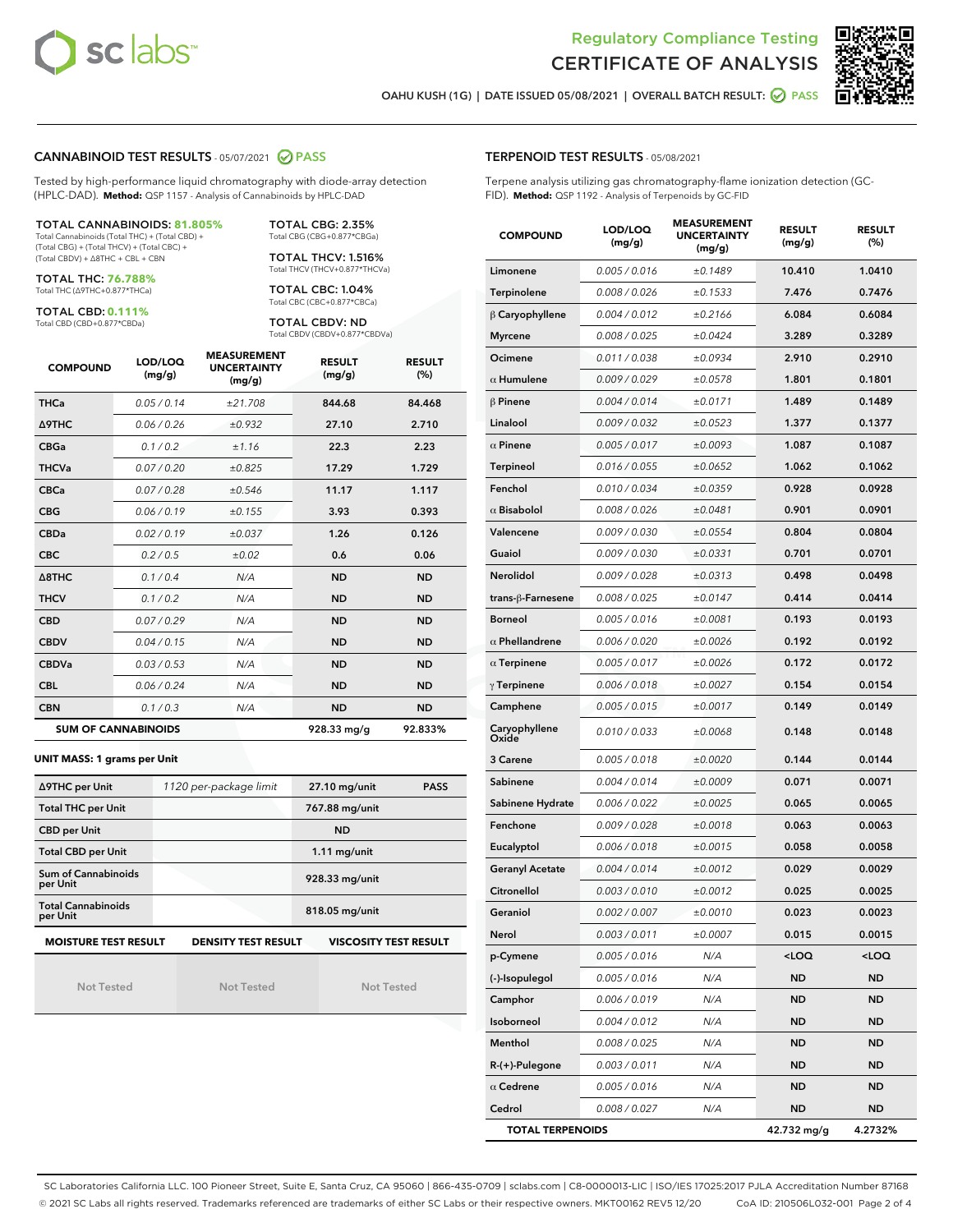



OAHU KUSH (1G) | DATE ISSUED 05/08/2021 | OVERALL BATCH RESULT: 2 PASS

# CATEGORY 1 PESTICIDE TEST RESULTS - 05/08/2021 2 PASS

Pesticide and plant growth regulator analysis utilizing high-performance liquid chromatography-mass spectrometry (HPLC-MS) or gas chromatography-mass spectrometry (GC-MS). \*GC-MS utilized where indicated. **Method:** QSP 1212 - Analysis of Pesticides and Mycotoxins by LC-MS or QSP 1213 - Analysis of Pesticides by GC-MS

| <b>COMPOUND</b>             | LOD/LOQ<br>$(\mu g/g)$ | <b>ACTION</b><br><b>LIMIT</b><br>$(\mu g/g)$ | <b>MEASUREMENT</b><br><b>UNCERTAINTY</b><br>$(\mu g/g)$ | <b>RESULT</b><br>$(\mu g/g)$ | <b>RESULT</b> |
|-----------------------------|------------------------|----------------------------------------------|---------------------------------------------------------|------------------------------|---------------|
| Aldicarb                    | 0.03 / 0.08            | $\ge$ LOD                                    | N/A                                                     | <b>ND</b>                    | <b>PASS</b>   |
| Carbofuran                  | 0.02/0.05              | $>$ LOD                                      | N/A                                                     | <b>ND</b>                    | <b>PASS</b>   |
| Chlordane*                  | 0.03 / 0.08            | $\ge$ LOD                                    | N/A                                                     | <b>ND</b>                    | <b>PASS</b>   |
| Chlorfenapyr*               | 0.03/0.10              | $\ge$ LOD                                    | N/A                                                     | <b>ND</b>                    | <b>PASS</b>   |
| Chlorpyrifos                | 0.02 / 0.06            | $\ge$ LOD                                    | N/A                                                     | <b>ND</b>                    | <b>PASS</b>   |
| Coumaphos                   | 0.02/0.07              | $>$ LOD                                      | N/A                                                     | <b>ND</b>                    | <b>PASS</b>   |
| <b>Daminozide</b>           | 0.02 / 0.07            | $\ge$ LOD                                    | N/A                                                     | <b>ND</b>                    | <b>PASS</b>   |
| <b>DDVP</b><br>(Dichlorvos) | 0.03/0.09              | $\ge$ LOD                                    | N/A                                                     | <b>ND</b>                    | <b>PASS</b>   |
| <b>Dimethoate</b>           | 0.03 / 0.08            | $\ge$ LOD                                    | N/A                                                     | <b>ND</b>                    | <b>PASS</b>   |
| Ethoprop(hos)               | 0.03/0.10              | $\ge$ LOD                                    | N/A                                                     | <b>ND</b>                    | <b>PASS</b>   |
| Etofenprox                  | 0.02 / 0.06            | $\ge$ LOD                                    | N/A                                                     | <b>ND</b>                    | <b>PASS</b>   |
| Fenoxycarb                  | 0.03 / 0.08            | $\ge$ LOD                                    | N/A                                                     | <b>ND</b>                    | <b>PASS</b>   |
| Fipronil                    | 0.03/0.08              | $>$ LOD                                      | N/A                                                     | <b>ND</b>                    | <b>PASS</b>   |
| Imazalil                    | 0.02 / 0.06            | $\ge$ LOD                                    | N/A                                                     | <b>ND</b>                    | <b>PASS</b>   |
| Methiocarb                  | 0.02 / 0.07            | $\ge$ LOD                                    | N/A                                                     | <b>ND</b>                    | <b>PASS</b>   |
| Methyl<br>parathion         | 0.03/0.10              | $>$ LOD                                      | N/A                                                     | <b>ND</b>                    | <b>PASS</b>   |
| <b>Mevinphos</b>            | 0.03/0.09              | $>$ LOD                                      | N/A                                                     | <b>ND</b>                    | <b>PASS</b>   |
| Paclobutrazol               | 0.02 / 0.05            | $\ge$ LOD                                    | N/A                                                     | <b>ND</b>                    | <b>PASS</b>   |
| Propoxur                    | 0.03/0.09              | $>$ LOD                                      | N/A                                                     | <b>ND</b>                    | <b>PASS</b>   |
| Spiroxamine                 | 0.03 / 0.08            | $\ge$ LOD                                    | N/A                                                     | <b>ND</b>                    | <b>PASS</b>   |
| Thiacloprid                 | 0.03/0.10              | $\ge$ LOD                                    | N/A                                                     | <b>ND</b>                    | <b>PASS</b>   |

#### CATEGORY 2 PESTICIDE TEST RESULTS - 05/08/2021 @ PASS

| <b>COMPOUND</b>          | LOD/LOQ<br>$(\mu g/g)$ | <b>ACTION</b><br><b>LIMIT</b><br>$(\mu g/g)$ | <b>MEASUREMENT</b><br><b>UNCERTAINTY</b><br>$(\mu g/g)$ | <b>RESULT</b><br>$(\mu g/g)$ | <b>RESULT</b> |
|--------------------------|------------------------|----------------------------------------------|---------------------------------------------------------|------------------------------|---------------|
| Abamectin                | 0.03/0.10              | 0.1                                          | N/A                                                     | <b>ND</b>                    | <b>PASS</b>   |
| Acephate                 | 0.02/0.07              | 0.1                                          | N/A                                                     | <b>ND</b>                    | <b>PASS</b>   |
| Acequinocyl              | 0.02/0.07              | 0.1                                          | N/A                                                     | <b>ND</b>                    | <b>PASS</b>   |
| Acetamiprid              | 0.02/0.05              | 0.1                                          | N/A                                                     | <b>ND</b>                    | <b>PASS</b>   |
| Azoxystrobin             | 0.02/0.07              | 0.1                                          | N/A                                                     | <b>ND</b>                    | <b>PASS</b>   |
| <b>Bifenazate</b>        | 0.01/0.04              | 0.1                                          | N/A                                                     | <b>ND</b>                    | <b>PASS</b>   |
| <b>Bifenthrin</b>        | 0.02 / 0.05            | 3                                            | N/A                                                     | <b>ND</b>                    | <b>PASS</b>   |
| <b>Boscalid</b>          | 0.03/0.09              | 0.1                                          | N/A                                                     | <b>ND</b>                    | <b>PASS</b>   |
| Captan                   | 0.19/0.57              | 0.7                                          | N/A                                                     | <b>ND</b>                    | <b>PASS</b>   |
| Carbaryl                 | 0.02/0.06              | 0.5                                          | N/A                                                     | <b>ND</b>                    | <b>PASS</b>   |
| Chlorantranilip-<br>role | 0.04/0.12              | 10                                           | N/A                                                     | <b>ND</b>                    | <b>PASS</b>   |
| Clofentezine             | 0.03/0.09              | 0.1                                          | N/A                                                     | <b>ND</b>                    | <b>PASS</b>   |

| <b>CATEGORY 2 PESTICIDE TEST RESULTS</b> - 05/08/2021 continued |  |
|-----------------------------------------------------------------|--|
|                                                                 |  |

| <b>COMPOUND</b>               | LOD/LOQ<br>(µg/g) | <b>ACTION</b><br><b>LIMIT</b><br>(µg/g) | <b>MEASUREMENT</b><br><b>UNCERTAINTY</b><br>$(\mu g/g)$ | <b>RESULT</b><br>(µg/g) | <b>RESULT</b> |
|-------------------------------|-------------------|-----------------------------------------|---------------------------------------------------------|-------------------------|---------------|
| Cyfluthrin                    | 0.12 / 0.38       | $\overline{c}$                          | N/A                                                     | <b>ND</b>               | <b>PASS</b>   |
| Cypermethrin                  | 0.11 / 0.32       | 1                                       | N/A                                                     | <b>ND</b>               | <b>PASS</b>   |
| <b>Diazinon</b>               | 0.02 / 0.05       | 0.1                                     | N/A                                                     | <b>ND</b>               | <b>PASS</b>   |
| Dimethomorph                  | 0.03 / 0.09       | 2                                       | N/A                                                     | <b>ND</b>               | <b>PASS</b>   |
| Etoxazole                     | 0.02 / 0.06       | 0.1                                     | N/A                                                     | <b>ND</b>               | <b>PASS</b>   |
| Fenhexamid                    | 0.03 / 0.09       | 0.1                                     | N/A                                                     | <b>ND</b>               | <b>PASS</b>   |
| Fenpyroximate                 | 0.02 / 0.06       | 0.1                                     | N/A                                                     | <b>ND</b>               | <b>PASS</b>   |
| Flonicamid                    | 0.03 / 0.10       | 0.1                                     | N/A                                                     | <b>ND</b>               | <b>PASS</b>   |
| Fludioxonil                   | 0.03 / 0.10       | 0.1                                     | N/A                                                     | <b>ND</b>               | <b>PASS</b>   |
| Hexythiazox                   | 0.02 / 0.07       | 0.1                                     | N/A                                                     | <b>ND</b>               | <b>PASS</b>   |
| Imidacloprid                  | 0.04 / 0.11       | 5                                       | N/A                                                     | <b>ND</b>               | <b>PASS</b>   |
| Kresoxim-methyl               | 0.02 / 0.07       | 0.1                                     | N/A                                                     | <b>ND</b>               | <b>PASS</b>   |
| Malathion                     | 0.03 / 0.09       | 0.5                                     | N/A                                                     | <b>ND</b>               | <b>PASS</b>   |
| Metalaxyl                     | 0.02 / 0.07       | $\overline{c}$                          | N/A                                                     | <b>ND</b>               | <b>PASS</b>   |
| Methomyl                      | 0.03 / 0.10       | $\mathcal{I}$                           | N/A                                                     | <b>ND</b>               | <b>PASS</b>   |
| Myclobutanil                  | 0.03 / 0.09       | 0.1                                     | N/A                                                     | <b>ND</b>               | <b>PASS</b>   |
| <b>Naled</b>                  | 0.02 / 0.07       | 0.1                                     | N/A                                                     | <b>ND</b>               | <b>PASS</b>   |
| Oxamyl                        | 0.04 / 0.11       | 0.5                                     | N/A                                                     | <b>ND</b>               | <b>PASS</b>   |
| Pentachloronitro-<br>benzene* | 0.03/0.09         | 0.1                                     | N/A                                                     | <b>ND</b>               | <b>PASS</b>   |
| Permethrin                    | 0.04 / 0.12       | 0.5                                     | N/A                                                     | <b>ND</b>               | <b>PASS</b>   |
| Phosmet                       | 0.03 / 0.10       | 0.1                                     | N/A                                                     | <b>ND</b>               | <b>PASS</b>   |
| Piperonylbu-<br>toxide        | 0.02 / 0.07       | 3                                       | N/A                                                     | <b>ND</b>               | <b>PASS</b>   |
| Prallethrin                   | 0.03 / 0.08       | 0.1                                     | N/A                                                     | <b>ND</b>               | <b>PASS</b>   |
| Propiconazole                 | 0.02 / 0.07       | 0.1                                     | N/A                                                     | <b>ND</b>               | <b>PASS</b>   |
| Pyrethrins                    | 0.04 / 0.12       | 0.5                                     | N/A                                                     | <b>ND</b>               | <b>PASS</b>   |
| Pyridaben                     | 0.02 / 0.07       | 0.1                                     | N/A                                                     | <b>ND</b>               | <b>PASS</b>   |
| Spinetoram                    | 0.02 / 0.07       | 0.1                                     | N/A                                                     | <b>ND</b>               | <b>PASS</b>   |
| Spinosad                      | 0.02 / 0.07       | 0.1                                     | N/A                                                     | <b>ND</b>               | <b>PASS</b>   |
| Spiromesifen                  | 0.02 / 0.05       | 0.1                                     | N/A                                                     | <b>ND</b>               | <b>PASS</b>   |
| Spirotetramat                 | 0.02 / 0.06       | 0.1                                     | N/A                                                     | ND                      | <b>PASS</b>   |
| Tebuconazole                  | 0.02 / 0.07       | 0.1                                     | N/A                                                     | <b>ND</b>               | <b>PASS</b>   |
| Thiamethoxam                  | 0.03 / 0.10       | 5                                       | N/A                                                     | <b>ND</b>               | <b>PASS</b>   |
| Trifloxystrobin               | 0.03 / 0.08       | 0.1                                     | N/A                                                     | <b>ND</b>               | <b>PASS</b>   |

SC Laboratories California LLC. 100 Pioneer Street, Suite E, Santa Cruz, CA 95060 | 866-435-0709 | sclabs.com | C8-0000013-LIC | ISO/IES 17025:2017 PJLA Accreditation Number 87168 © 2021 SC Labs all rights reserved. Trademarks referenced are trademarks of either SC Labs or their respective owners. MKT00162 REV5 12/20 CoA ID: 210506L032-001 Page 3 of 4